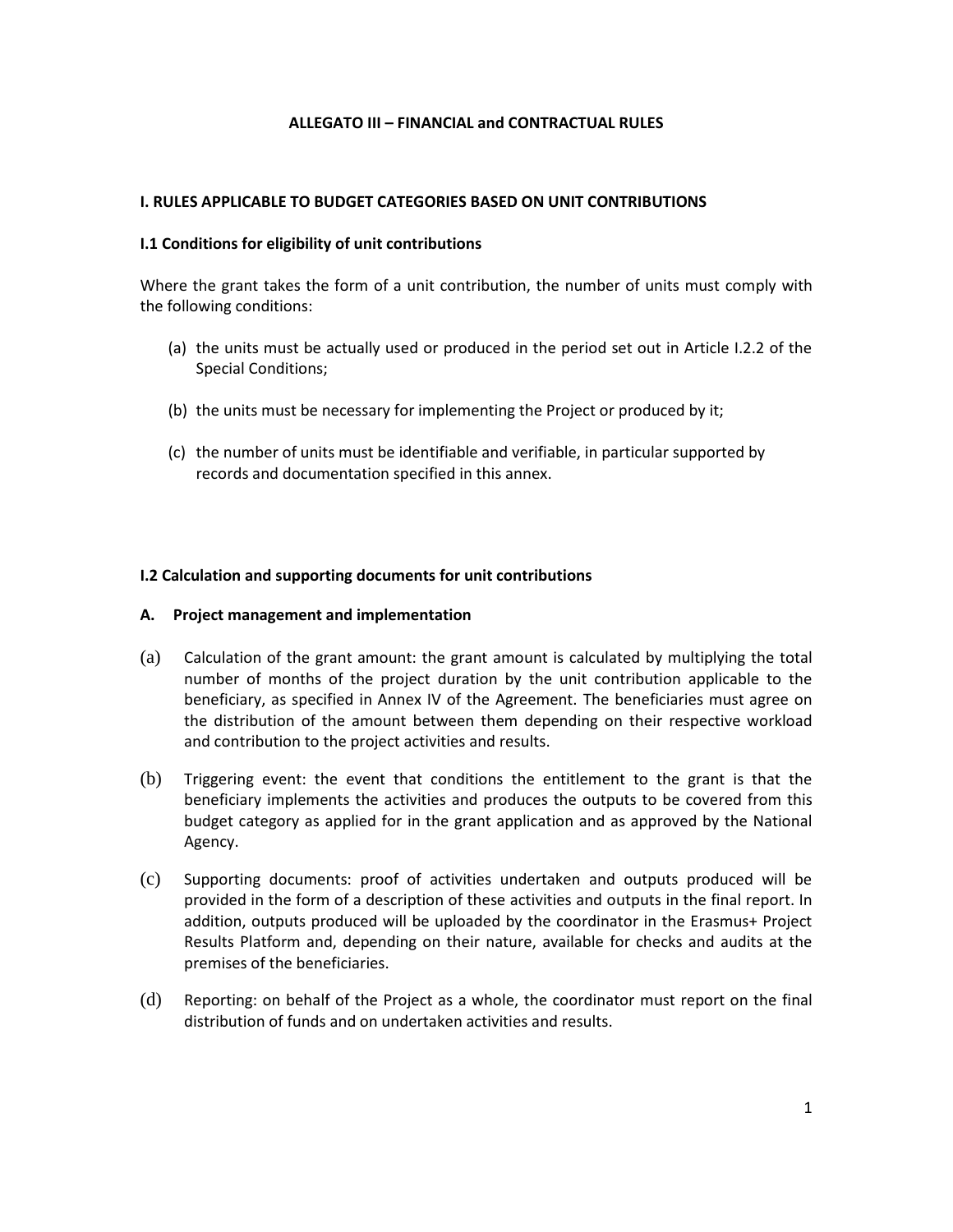## **B. Transnational project meetings**

(a) Calculation of the grant amount: the grant amount is calculated by multiplying the total number of participations by the unit contribution applicable, as specified in Annex IV of the Agreement.

By default, the place of origin is understood as the place where the sending organisation is located and the place of venue as the place where the receiving organisation is located. If a different place of origin or venue is reported, the beneficiary must provide the reason for this difference.

- (b) Triggering event: the event that conditions the entitlement to the grant is that the participant has actually participated in the transnational project meeting.
- (c) Supporting documents:
	- For travel taking place between the sending organisation and the receiving organisation: proof of attendance of the activity in the form of a declaration signed by the receiving organisation specifying the name of the participant, the purpose of the activity, as well as its starting and end date;
	- In case of travel from a place different than that where the sending organisation is located and/or travel to a place different than that where the receiving organisation is located which leads to a change of distance band, the actual travel itinerary must be supported with travel tickets or other invoices specifying the place of departure and the place of arrival.
	- Proof of attendance of the transnational project meeting in the form of a participants list signed by the participants and the receiving organisation specifying the name, date and place of the transnational project meeting, and for each participant: name and signature of the person, name and address of the sending organisation of the person;
	- Detailed agenda and any documents used or distributed at the transnational project meeting.
- (d) Reporting:
	- The coordinator must report on the venue of the meeting, the date and the number of participants.
	- In all cases, the beneficiaries must be able to demonstrate a formal link with the persons participating in transnational project meetings, whether they are involved in the Project as staff (whether on a professional or voluntary basis) or as learners of the beneficiary organisations.

## **C. Intellectual outputs**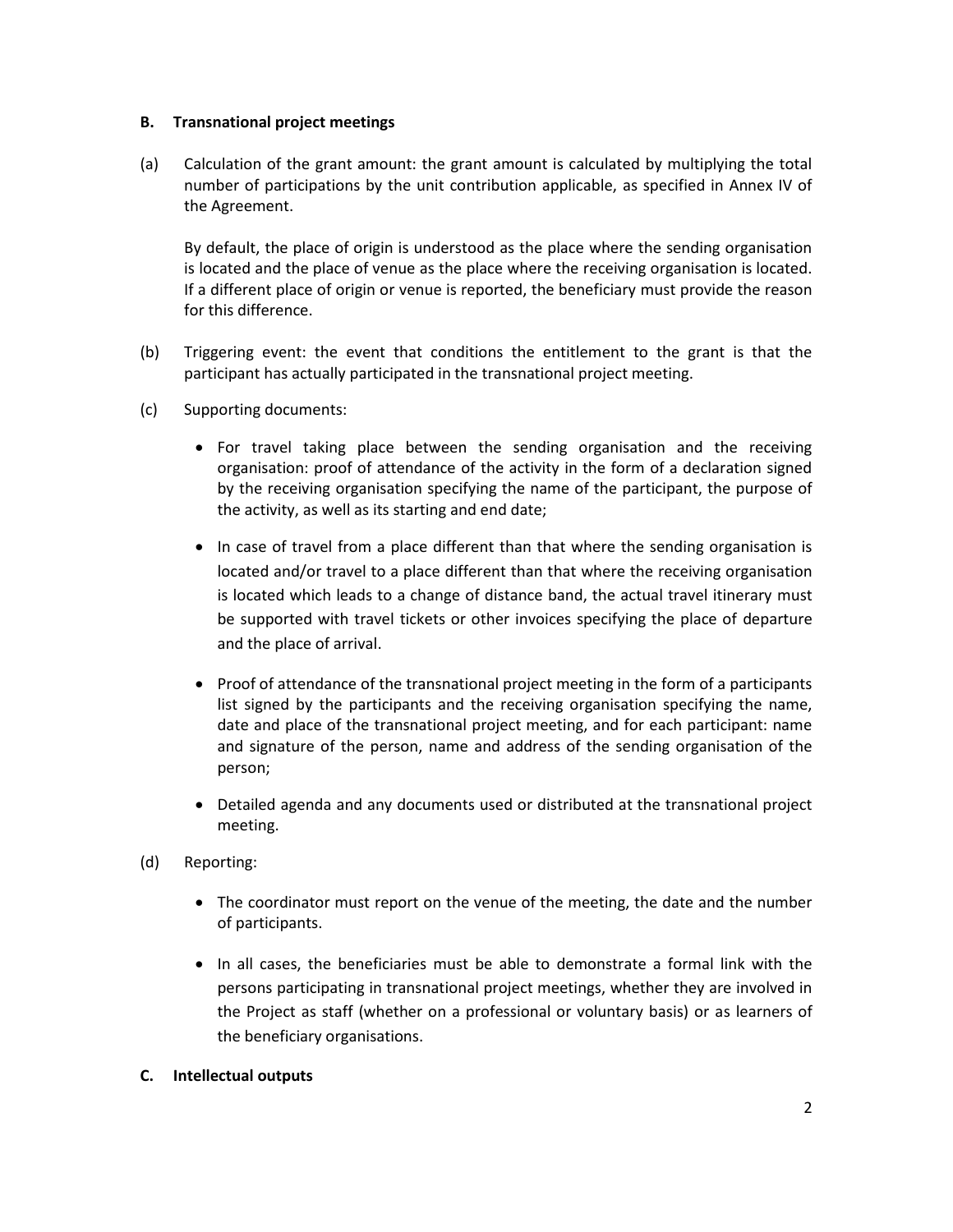(a) Calculation of the grant amount: the grant amount is calculated by multiplying the number of days of work performed by the staff of the beneficiaries by the unit contribution applicable per day for the category of staff for the country in which the beneficiary concerned is established, as specified in Annex IV of the Agreement. The category applicable does not relate to the professional profile of the person, but to the function performed by the person in relation to the development of the intellectual output.

Staff costs for managers and administrative staff are expected to be covered already under the "Project management and implementation" budget item. These costs can be used under the "Intellectual Outputs" budget item only if applied for and approved by the NA, as specified in Annex II.

- (b) Triggering event: the event that conditions the entitlement to the grant is that the intellectual output has been produced and that it is of an acceptable quality level, as determined by the evaluation of the NA.
- (c) Supporting documents:
	- proof of the intellectual output produced, which will be uploaded in the Erasmus+ Project Results Platform and/or, depending on its nature, available for checks and audits at the premises of the beneficiaries;
	- proof of the staff time invested in the production of the intellectual output in the form of a time sheet per person, identifying the name of the person, the category of staff in terms of the 4 categories specified in Annex IV, the dates and the total number of days of work of the person for the production of the intellectual output.
	- proof of the nature of the relationship between the person and the beneficiary concerned (such as type of employment contract, voluntary work, SME ownership, etc.), as registered in the official records of the beneficiary. In all cases, the beneficiaries must be able to demonstrate the formal link with the person concerned, whether he/she is involved in the Project on a professional or voluntary basis. Persons working for a beneficiary on the basis of service contract (e.g. translators, web designer etc.) are not considered as staff of the organisation concerned. Their working time can therefore not be claimed under "intellectual outputs" but may be eligible under "exceptional costs" under the conditions specified in the related section below.
- (d) Reporting:

On behalf of the Project as a whole, the coordinator must report on the activities undertaken and results produced. The coordinator must include information on the start and end date and on the number of days of work per category of staff for each of the beneficiaries cooperating directly on the development of intellectual outputs.

## **D. Multiplier events**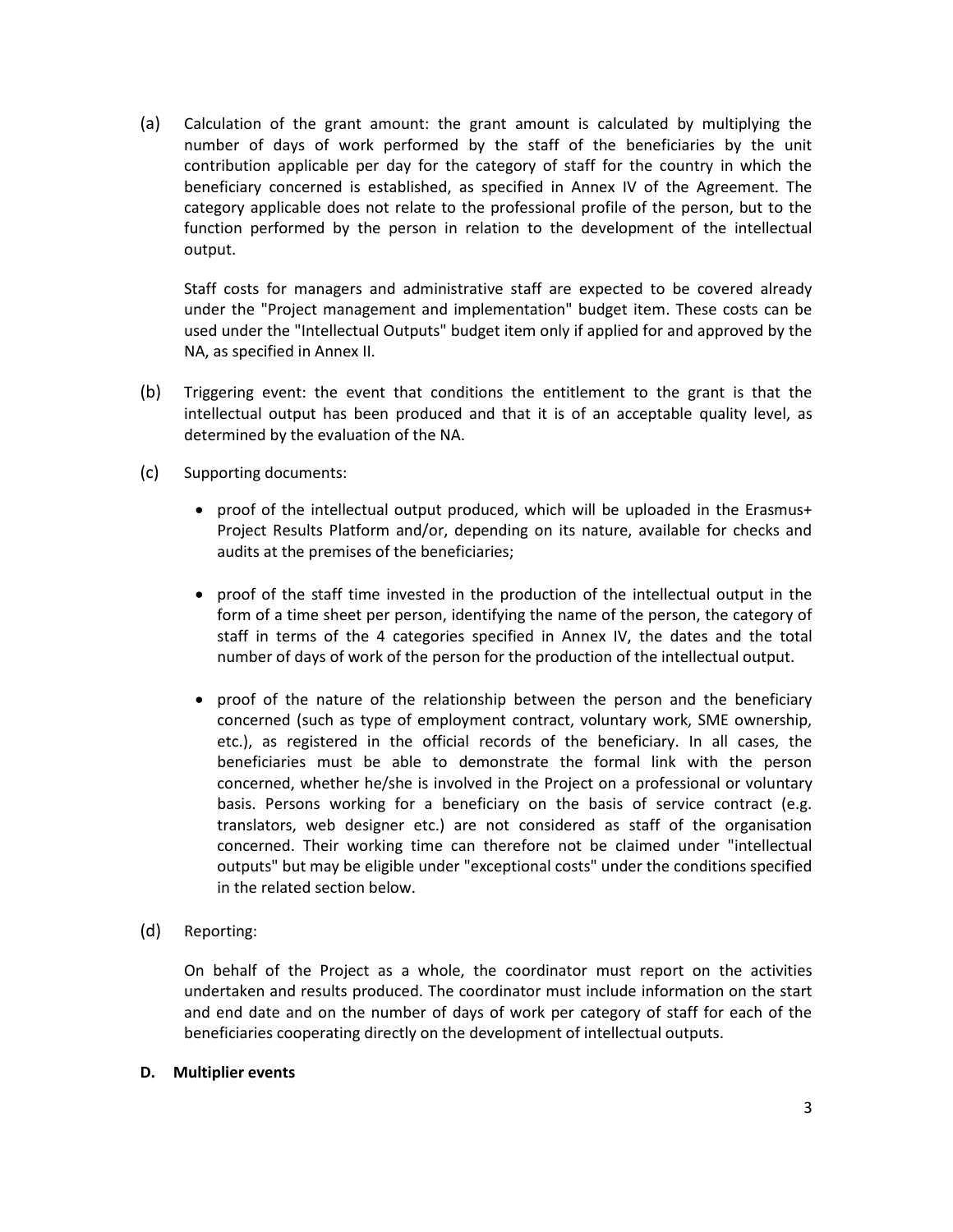- (a) Calculation of the grant amount: the grant amount is calculated by multiplying the number of participants from organisations other than the beneficiary, the associated partners hosting a multiplier event and other project partner organisations as specified in the Agreement by the unit contribution applicable per participant, as specified in Annex IV of the Agreement.
- (b) Triggering event: the event that conditions the entitlement to the grant is that the multiplier event has taken place and that it is of an acceptable quality level, as determined by the evaluation of the NA.
- (c) Supporting documents:
	- Proof of attendance of the multiplier event in the form of a participants list signed by the participants specifying the name, date and place of the multiplier event, and for each participant: name and signature of the person, name and address of the sending organisation of the person (if applicable);
	- Detailed agenda and any documents used or distributed at the multiplier event.
- (d) Reporting:
	- On behalf of the Project as a whole, the coordinator must report on the description of the multiplier event, the intellectual outputs covered, the leading and participating organisations, the venue of the meeting and the numbers of local and international participants
	- In the case that the beneficiaries do not develop the intellectual outputs applied for and approved by the NA, the related Multiplier events will not be considered eligible for grant support either. If the NA awarded support for the development of several intellectual outputs but only some of them are ultimately realised, the NA must determine to which extent each of the related Multiplier events is eligible for grant support.

## **E. Learning, teaching and training activities**

- (a) Calculation of the grant amount: the grant amount takes the form of a unit contribution towards the travel, individual support and linguistic support. It is calculated as follows:
	- Travel: the grant amount is calculated by multiplying the number of participants by the unit contribution applicable to the distance band for the travel as specified in Annex IV of the Agreement; for the establishment of the distance band applicable, the beneficiaries must use the on-line distance calculator available on the Commission's website at [http://ec.europa.eu/programmes/erasmus](http://ec.europa.eu/programmes/erasmus-plus/tools/distance_en.htm)[plus/tools/distance\\_en.htm.](http://ec.europa.eu/programmes/erasmus-plus/tools/distance_en.htm)
	- Top-up for expensive domestic travel costs: the grant amount is calculated by multiplying the number of expensive domestic return trips undertaken by the participants, including accompanying persons, by the unit contribution applicable to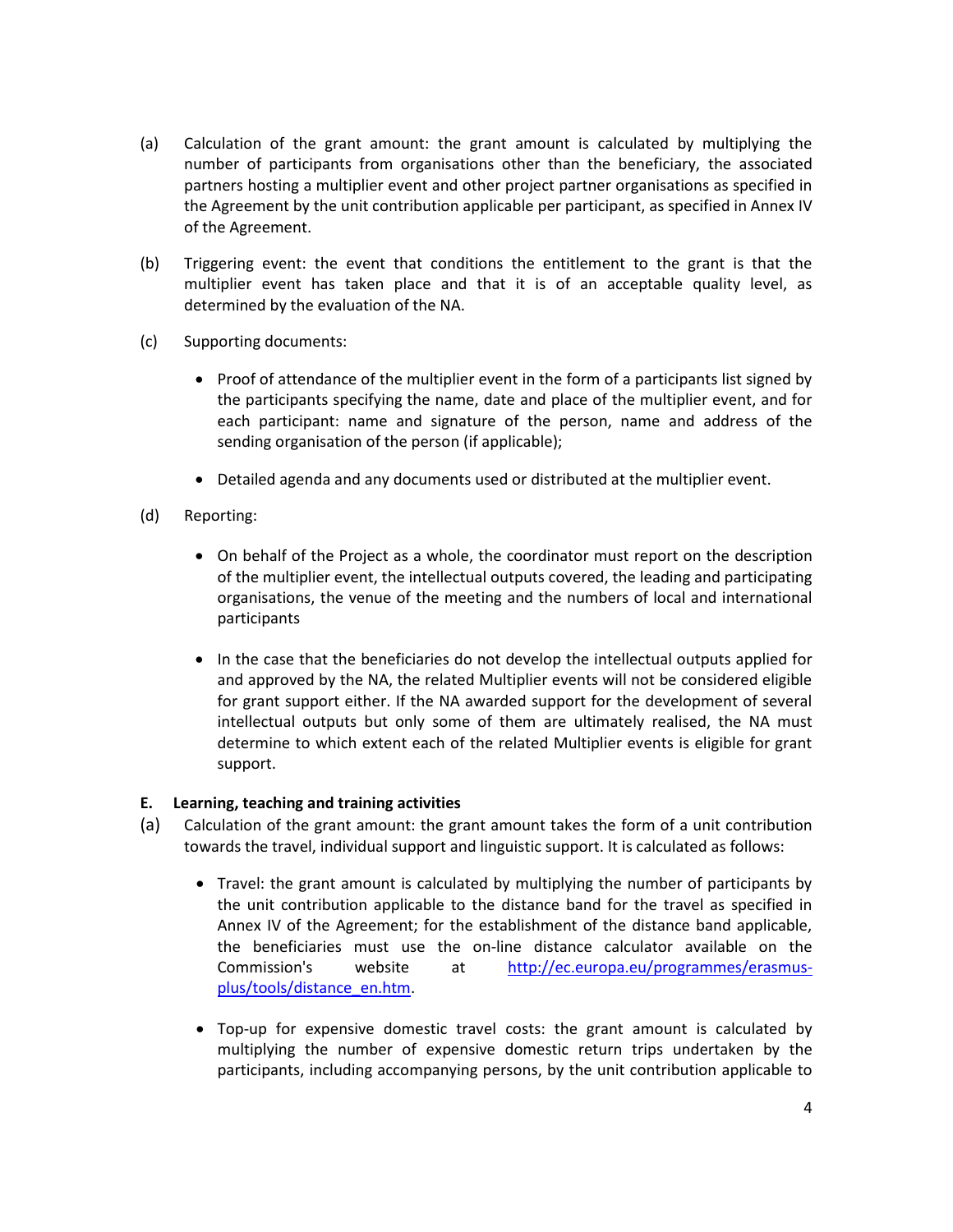the "top-up for expensive domestic travel costs", as specified in Annex IV of the Agreement. The top-up for expensive domestic travel may be requested only for travel itineraries within Programme Countries.

- Individual support: the grant amount is calculated by multiplying the number of days/months per participant, including accompanying persons staying up to 60 days, by the unit contribution applicable per day/month for the type of participant and for the receiving country concerned, as specified in Annex IV of the Agreement. In the case of incomplete months for activities exceeding 2 months, the grant amount is calculated by multiplying the number of days of the incomplete month by 1/30 of the unit contribution per month. If necessary, the beneficiary may add one day for travel directly before the first day of the activity abroad and one day for travel directly following the last day of the activity abroad; these extra days for travel will be considered for the calculation of the individual support.
- Linguistic support: the grant amount is calculated by multiplying the total number of participants receiving linguistic support by the unit contribution applicable, as specified in Annex IV of the Agreement.
- Support to participants in Learning, teaching and training activities taking place in their own country is eligible, provided that the activities involve participants from beneficiary organisations from at least two different Programme Countries and that the distance between the place of departure and place of arrival as specified above is at least 10 km following the online distance band calculator.
- (b) In all cases, the beneficiaries must be able to demonstrate the formal link with the persons participating in Transnational training, teaching or learning activities, whether they are involved in the Project as staff (either on a professional or a voluntary basis) or as learners.
- (c) Triggering event:
	- Travel and top-up for expensive domestic travel costs: the event that conditions the entitlement to the grant is that the participant has actually undertaken the activity.
	- The eligibility of the grant for the top-up for expensive domestic travel will be conditional on the National Agency accepting the justification provided. The National Agency must make the assessment of the justification based on the information provided by the beneficiary and on publicly available information relating to the same travel route. The eligibility must be established based on typical price for the route and the period in which the travel was undertaken.
	- Individual support: the event that conditions the entitlement to the grant is that the participant has actually undertaken the activity.
	- Linguistic support: the triggering event for the entitlement to the grant is that the participant has undertaken an activity exceeding 2 months and that the person has actually undertaken language preparation in the language of instruction or of work.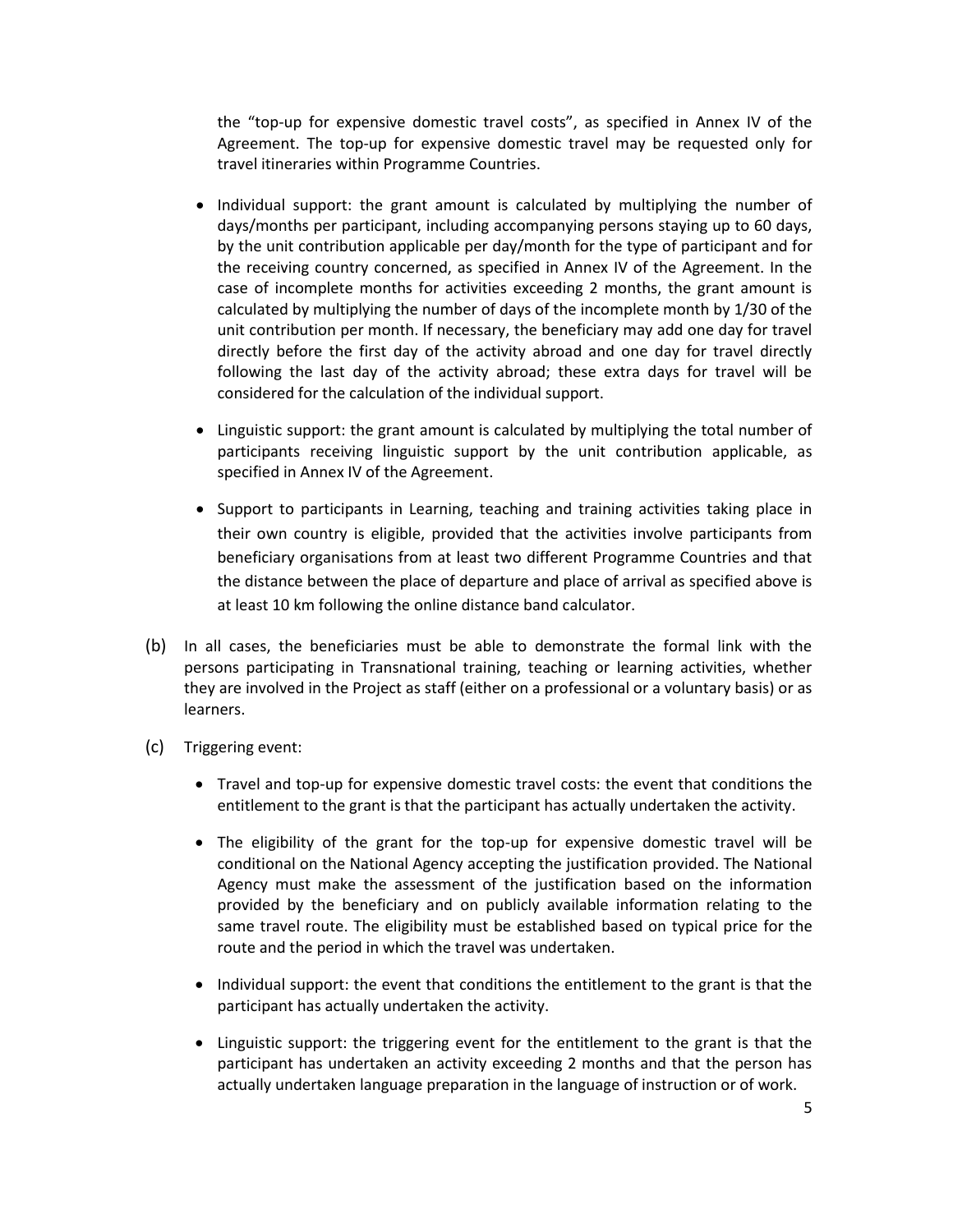- (d) Supporting documents:
	- (i) Travel
		- For travel taking place between the sending organisation and the receiving organisation: proof of attendance of the activity in the form of a declaration signed by the receiving organisation specifying the name of the participant, the purpose of the activity, as well as its starting and end date;
		- In exceptional cases of travel from a place different than that where the sending organisation is located and/or travel to a place different than that where the receiving organisation is located which leads to a change of distance band, the actual travel itinerary must be supported with travel tickets or other invoices specifying the place of departure and the place of arrival In duly justified exceptional cases when the third party evidence cannot be provided, the beneficiary and the receiving organisation can sign a declaration specifying the place of departure and the place of arrival.
	- (ii) Top-up for expensive domestic travel costs:

Proof of attendance of the activity in the form of a declaration signed by the receiving organisation specifying the name of the participant, the purpose of the activity, as well as its start and end date;

(iii) Individual support

Proof of attendance of the activity in the form of a declaration signed by the receiving organisation specifying the name of the participant, the purpose of the activity, as well as its start and end date;

- (iv) Linguistic support
	- Proof of attendance of courses in the form of a declaration signed by the course provider, specifying the name of the participant, the language taught, the format and duration of the linguistic support provided, or
	- Invoice for the purchase of learning materials, specifying the language concerned, the name and address of the body issuing the invoice, the amount and currency, and the date of the invoice, or
	- In case the linguistic support is provided directly by the beneficiary: a declaration signed and dated by the participant, specifying the name of the participant, the language taught, the format and duration of the linguistic support received.
- (e) Reporting:
	- The coordinator must report on the venue of all learning, teaching and training activities, the date and the number of participants.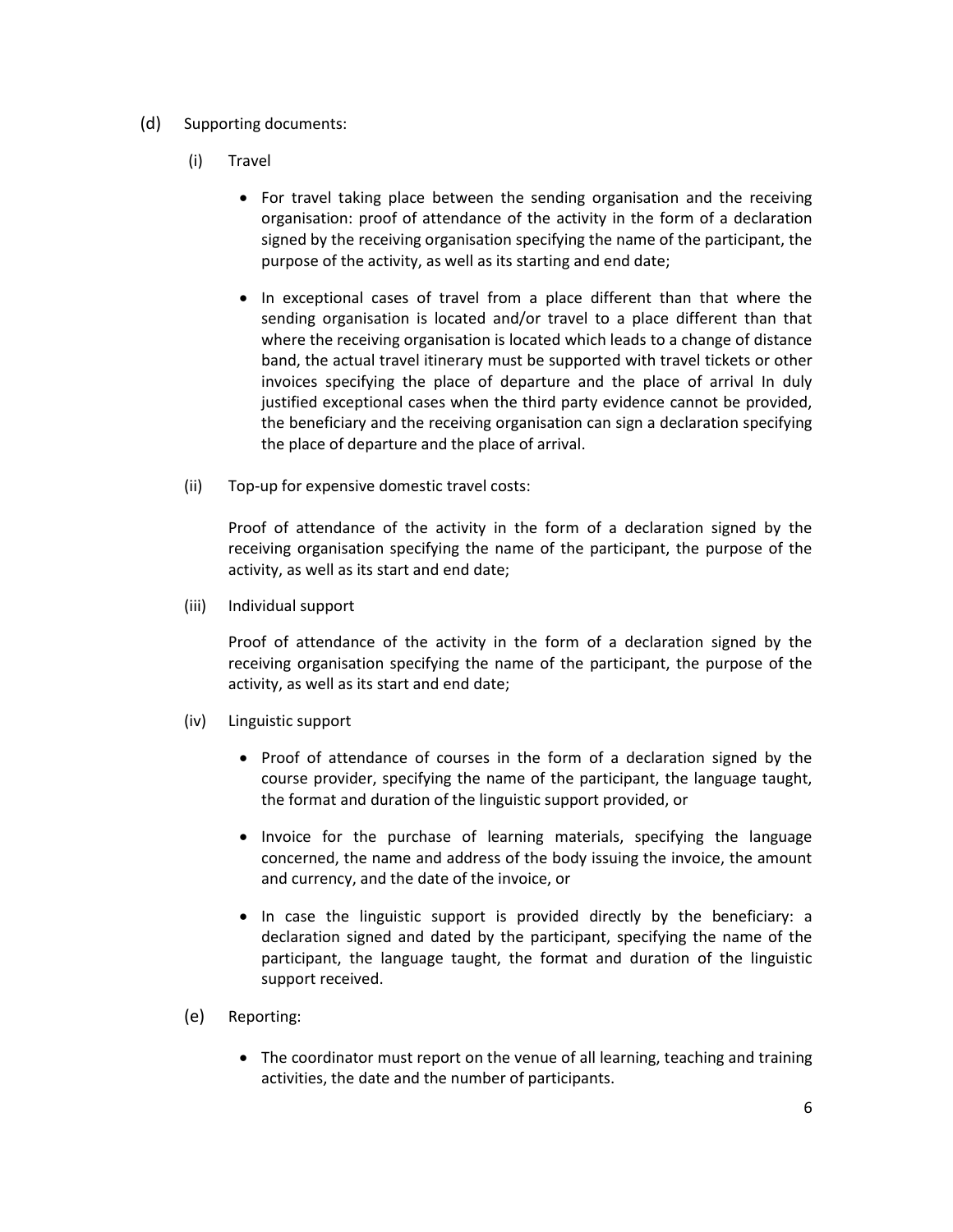• If domestic travel top-up has been requested, the coordinator must provide a description of the actual itinerary and a justification explaining why a more economical route could not have been taken. The itinerary followed may not be justified based on convenience, unless an alternative route would require more than one travel day to reach the final destination or return to the place of origin.

# **II. RULES APPLICABLE FOR THE BUDGET CATEGORIES BASED ON REIMBURSEMENT OF ACTUAL INCURRED COSTS**

## **II.1. Conditions for the reimbursement of actual costs**

Where the grant takes the form of a reimbursement of actual costs, the following conditions must apply:

- (a) they are incurred by the beneficiaries;
- (b) they are incurred in the period set out in Article I.2.2.;
- (c) they are indicated in the estimated budget set out in Annex II or eligible following budget transfers in accordance with Article I.3.3;
- (d) they are incurred in connection with the Project as described in Annex II and are necessary for its implementation;
- (e) they are identifiable and verifiable, in particular are recorded in the beneficiary's accounting records and determined according to the applicable accounting standards of the country where the beneficiary is established and with the beneficiary's usual cost accounting practices;
- (f) they comply with the requirements of applicable tax and social legislation;
- (g) they are reasonable, justified, and comply with the principle of sound financial management, in particular regarding economy and efficiency;
- (h) they are not covered by a unit contribution as specified in Section I of this Annex.

#### **II.2. Calculation of actual cost**

#### **F. Special needs support**

- (a) Calculation of the grant amount: the grant is a reimbursement of 100% of the eligible costs actually incurred.
- (b) Eligible costs: costs directly related to participants with disabilities and accompanying persons, including costs for subsistence of accompanying persons beyond the 60<sup>th</sup> day of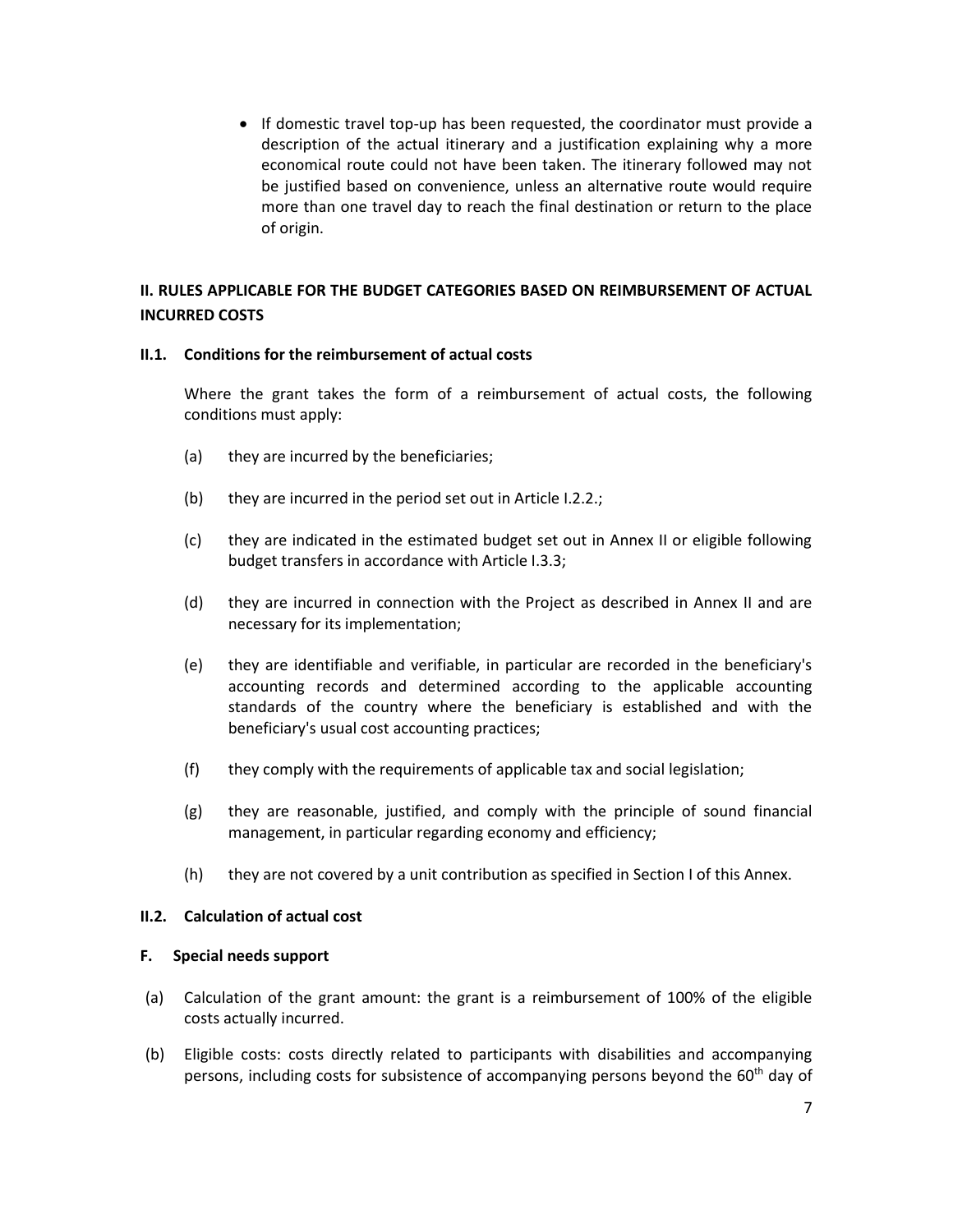stay, and that are additional to costs supported by a unit contribution as specified in Section I of this Annex.

(c) Supporting documents: invoices of the actual costs incurred, specifying the name and address of the body issuing the invoice, the amount and currency, and the date of the invoice.

## **G. Exceptional costs**

- (a) Calculation of the grant amount: the grant equals the reimbursement of 75% of the eligible costs actually incurred with a maximum of  $\epsilon$  50.000 per project excluding the costs of a financial guarantee if required by the Agreement; and of 80% of the eligible costs for expensive travel costs of participants travelling from/to outermost regions and OCTs.
- (b) Eligible costs:
	- Sub-contracting: sub-contracting and purchase of goods and services in so far as applied for by the beneficiary and in so far as approved by the NA as specified in Annex II;
	- Financial guarantee: costs relating to a pre-financing guarantee lodged by the beneficiary where such guarantee is required by the NA, as specified in Article I.4.2 of the Agreement.
	- Costs of travel for participants travelling from/to outermost regions and OCTs for which the standard funding rule does not cover at least 70% of the eligible costs;
	- Cost related to the depreciation costs of equipment or other assets (new or secondhand) as recorded in the accounting statements of the beneficiary, provided that the asset has been purchased in accordance with Article II.10 and that it is written off in accordance with the international accounting standards and the usual accounting practices of the beneficiary. The costs of rental or lease of equipment or other assets are also eligible, provided that these costs do not exceed the depreciation costs of similar equipment or assets and are exclusive of any finance fee. In the case of equipment purchase, rental or lease only the amount corresponding to the share of time of the use of the equipment for the project can be claimed.
- (c) Supporting documents:
	- Sub-contracting: invoices of the actual costs incurred, specifying the name and address of the body issuing the invoice, the amount and currency, and the date of the invoice.
	- Financial guarantee: proof of the cost the financial guarantee issued by the body providing the guarantee to the beneficiary, specifying the name and address of the body issuing the financial guarantee, the amount and currency of the cost of the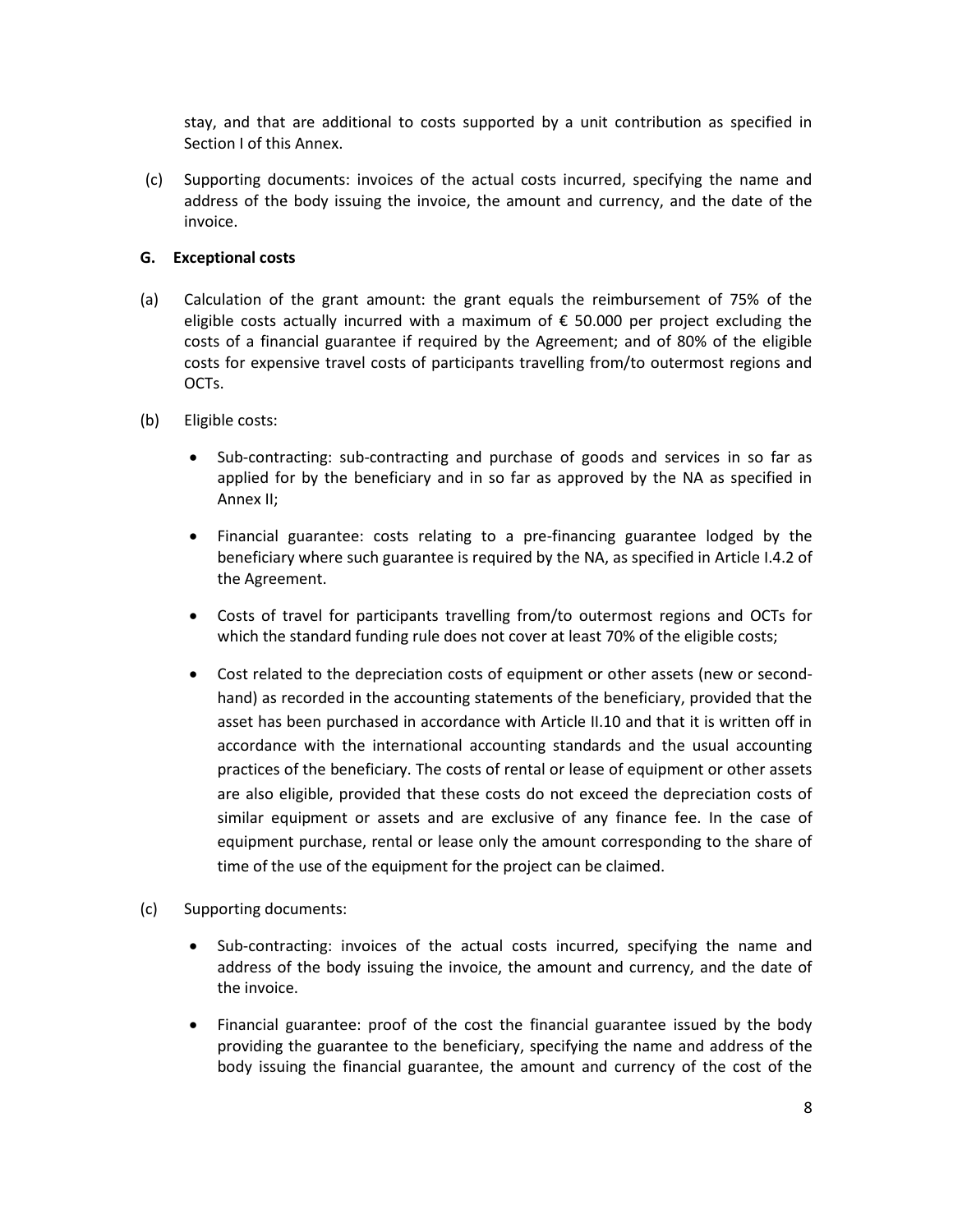guarantee, and providing the date and signature of the legal representative of the body issuing the guarantee.

- Depreciations costs: proof of the purchase, rental or lease of the equipment, as recorded in the beneficiary's accounting statements, justifying that these costs correspond to the period set out in Article I.2.2 and the rate of actual use for the purposes of the Project may be taken into account;
- In the case of the costs for travel for participants travelling from/to outermost regions and OCTs, proof of payment of the related costs on the basis of invoices specifying the name and address of the body issuing the invoice, the amount and currency, and the date of the invoice.]

## **III. CONDITIONS OF ELIGIBILITY OF PROJECT ACTIVITIES**

- a) The beneficiaries must ensure that the activities of the project for which grant support was awarded are eligible in accordance with the rules set out in the Erasmus+ Programme Guide for each Key Action and each field.
- b) Activities undertaken that are not compliant with the rules set out in the Erasmus+ Programme Guide as complemented by the rules set out in this Annex must be declared ineligible by the NA and the grant amounts corresponding to the activities concerned must be reimbursed in full. The reimbursement must cover all budget categories for which a grant was awarded in relation to the activity that is declared ineligible.
- **c)** The eligible minimum duration of mobility activities specified in the Programme Guide is the minimum duration of the activity excluding time for travel.

# **IV. RULES AND CONDITIONS FOR GRANT REDUCTION FOR POOR, PARTIAL OR LATE IMPLEMENTATION**

- Poor, partial or late implementation of the Project may be established by the NA on the basis of:
	- The final report submitted by the coordinator;
	- The products and outputs produced by the project;
- The NA may consider also information received from any other relevant source, proving that the Project is not implemented in accordance with the contractual provisions. Other sources of information may include monitoring visits, desk checks or on the spot checks undertaken by the NA.
- The final report will be evaluated on the basis of quality criteria and scored on a total of maximum 100 points. If the final report scores below 50 points in total, the NA may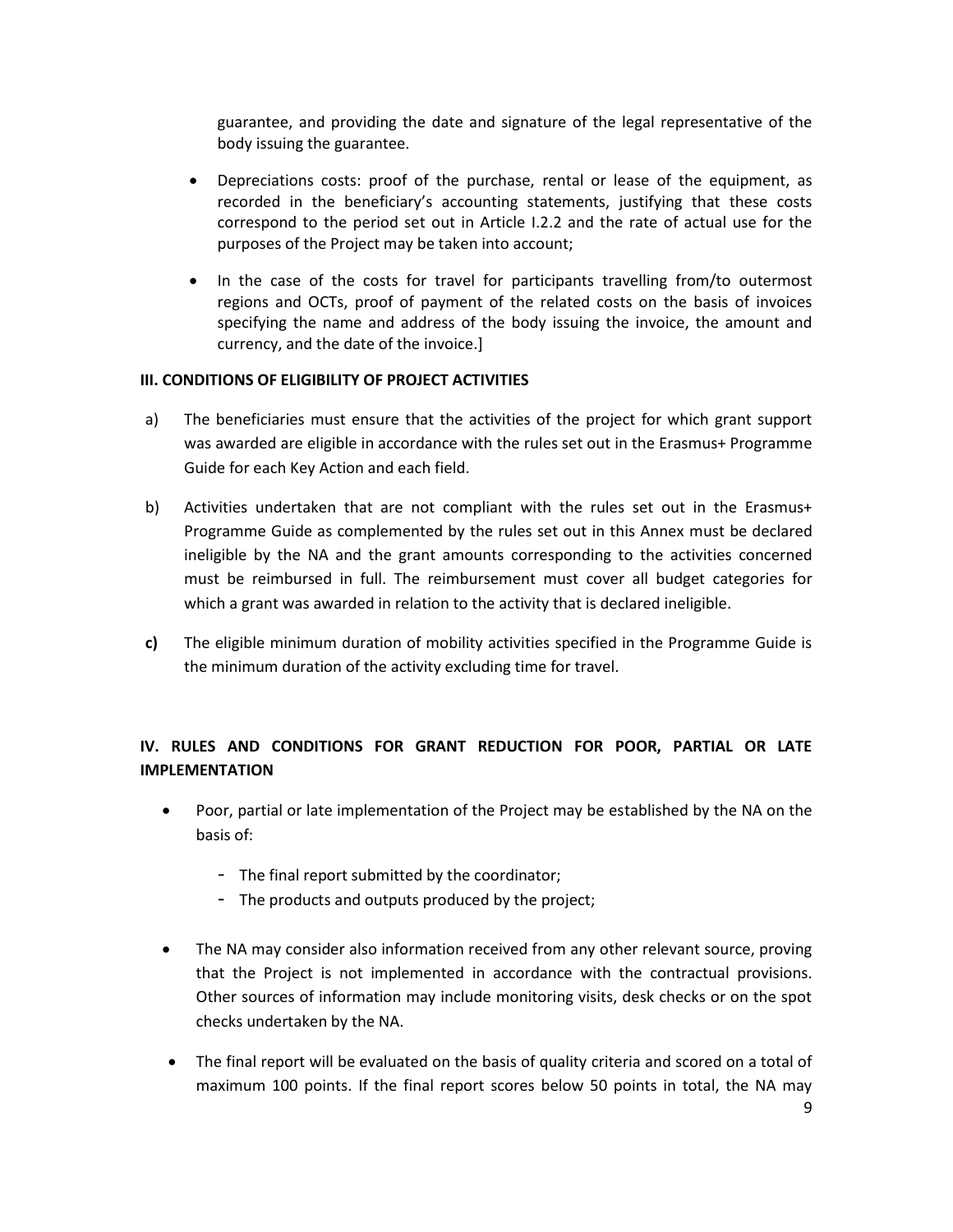reduce the final grant amount on the basis of poor, partial or late implementation of the Project even if all activities reported were eligible and actually took place.

- The final report, products and outputs will be assessed by the NA, using a common set of quality criteria focusing on:
	- The extent to which the project was implemented in line with the approved grant application
	- The quality of activities undertaken and their consistency with the project objectives
	- The quality of the products and outputs produced
	- The learning outcomes and impact on participants
	- The extent to which the project proved to be innovative/complementary to other initiatives
	- The extent to which the project proved to add value at EU level
	- The extent to which the project implemented effective quality measures as well as measures for evaluating the project's outcomes
	- The impact on the participating organisations
	- In case of learning, teaching and training activities: the quality of the practical arrangements provided in support of the mobility, in terms of preparation, monitoring and support to participants during their mobility activity, the quality arrangements for the recognition/validation of the learning outcomes of participants
	- The quality and scope of the dissemination activities undertaken
	- The potential wider impact of the project on individuals and organisations beyond the beneficiaries
- A grant reduction based on poor, partial or late implementation may be applied to the total final amount of eligible expenses and may be of:
	- 25% if the final report scores at least 40 points and below 50 points;
	- 50% if the final report scores at least 25 points and below 40 points;
	- 75% if the final report scores below 25 points.

## **V. CHECKS OF GRANT BENEFICIARIES AND PROVISION OF SUPPORTING DOCUMENTS**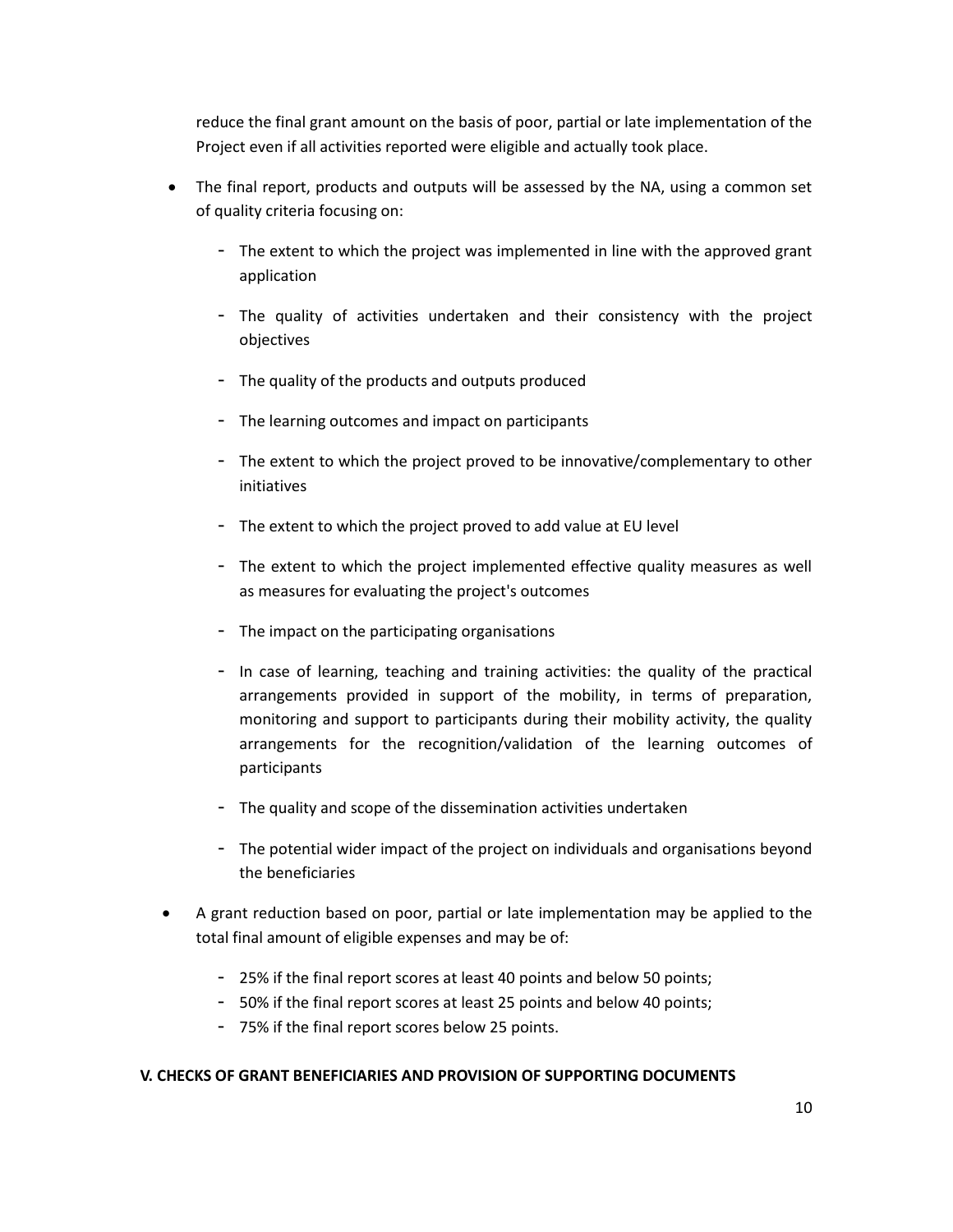In accordance with Article II.27 of Annex I of the Agreement, the beneficiaries may be subject to checks and audits in relation to the Agreement. Checks and audits aim at verifying whether the beneficiaries managed the grant in respect of the rules set out in the Agreement, in order to establish the final grant amount to which the beneficiaries are entitled.

A final report check must be performed for all projects. In addition, the project may be subject to a further desk check or on-the-spot check if the project Agreement is included in the NA sample required by the European Commission or if the NA selected the Agreement for a targeted check based on its risk assessment.

For final report check and desk check, the coordinator must supply to the NA copies of supporting documents specified in the section I.2 (including supporting documents from the other beneficiaries) to the NA, unless the NA makes a request for originals to be delivered. The NA must return original supporting documents to the beneficiary upon its analysis thereof. If the beneficiary is legally not authorised to send original documents for final report or desk checks, the beneficiary concerned may send a copy of the supporting documents instead.

The beneficiaries must note that for any type of check the NA may additionally request supporting documents or evidence that are typically specified for another type of check.

The different checks must include the following:

# **a) Final report check**

The final report check is undertaken at final report stage at the NA premises in order to establish the final grant amount to which the beneficiaries are entitled.

The coordinator must submit to the National Agency a final report through Mobility Tool+ which will include the following information on grant expenditure:

- Unit contributions consumed for budget categories:
	- $-$  Project management and implementation
	- Transnational project meetings
	- [Strategic Partnerships for Innovation only]Intellectual outputs
	- [Strategic Partnerships for Innovation only]Multiplier events
	- $-$  Travel
	- $-$  Individual support
	- Linguistic support
- Actual costs incurred for budget category:
	- $-$  Special needs support
- Actual contributions incurred and supporting documents specified in Section II of this Annex for budget category:
	- Exceptional costs